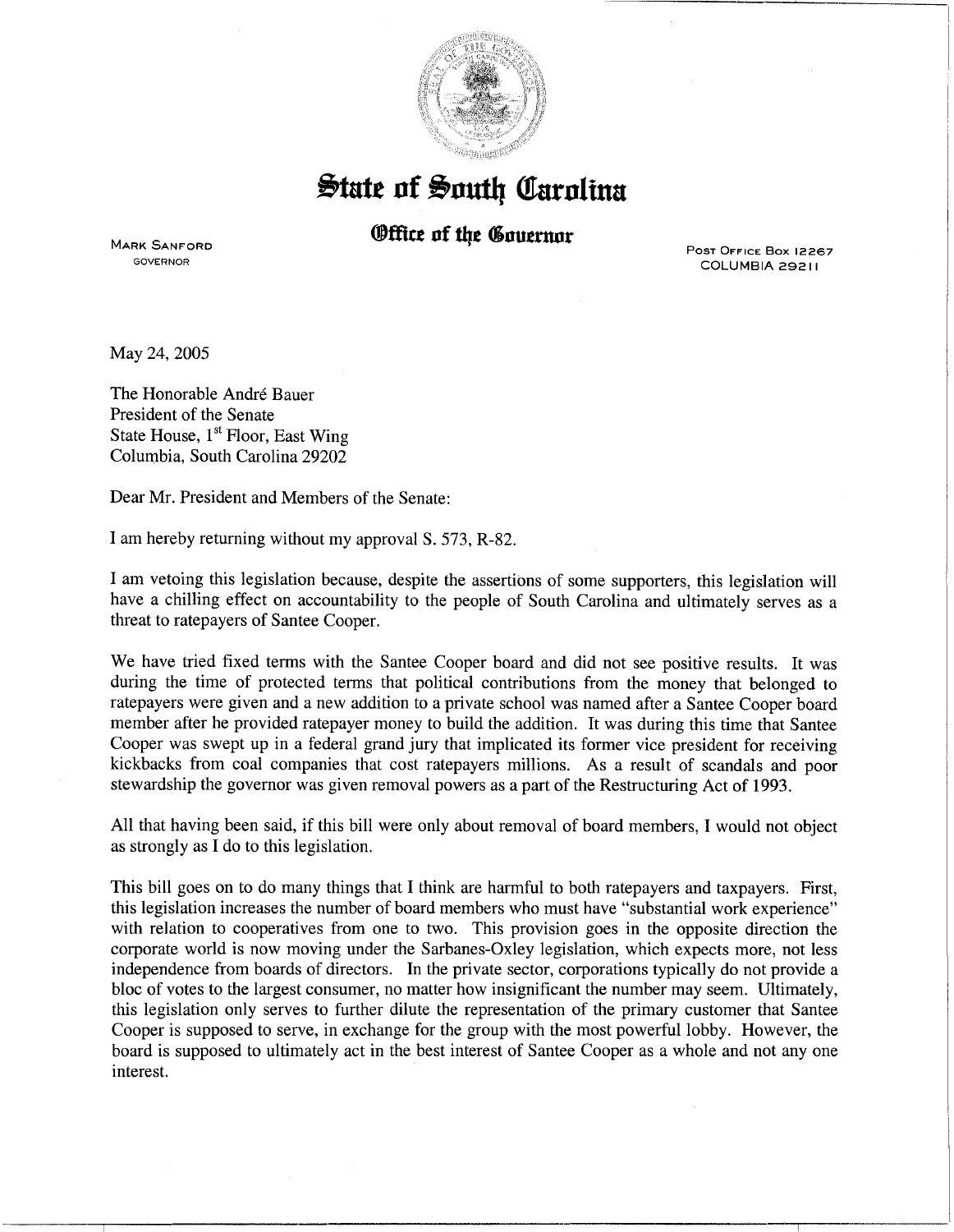The Honorable André Bauer May 24,2005 Page 2

Second, the bill creates liability against individual directors for failing to act "in the best interests of the Public Service Authority" among other things. Though the state cannot provide coverage for the directors, liability insurance is provided by Santee Cooper and would be extended to cover any litigation under this provision. Current law requires a director to be held liable for criminal or unethical actions taken as a member of the board. This legislation now opens to interpretation the good faith provision to nearly 4 million people and leaves for the courts to arbitrate the due diligence or thoughts behind an individual's actions. This will allow any individual the right to litigate the actions of the board, regardless of merit, simply because they happen to disagree with a specific outcome. As an example, recreational fisherman, one of Santee Cooper's constituencies may feel differently about modification of lake levels than those who lease lakefront parcels from the utility. Alternatively, destruction of water hyacinths may be viewed as necessary for electrical generation efforts, but once again hurt the recreational fisherman. If the board went in one direction to benefit those who lease land or to destroy aquatic vegetation, the recreational fisherman could quite possibly take legal action against some or all of the board members. In all, I believe this provision will have a chilling effect on attracting the best and brightest of the state to service on the Santee Cooper board.

Third, the legislation requires all future appointments to the board must first be screened by the State Regulation of Public Utilities Review Committee before being considered for confirmation by the Senate. This Committee is comprised of six legislative members, equally represented by the House and the Senate, and four additional appointments picked from the general public. This simply defies logic. Under current law, every appointee to the board requires confirmation by the Senate. Creating yet another committee presupposes the Senate is incapable of their current responsibility in screening executive branch appointments. This review committee allows for the first time, a group of unelected citizens the power to do what only elected legislators have done since the founding of the state - take part in confirming executive branch appointments. This is de facto "destructuring" and shifts some of the current responsibilities vested in elected officials over to an unelected, and therefore, less accountable, group of individuals.

Finally, the legislation reconfirms the General Assembly's role in disposing of all material energy generating facilities or property needed for power generation. However, it adds further that Santee Cooper or its board cannot even inquire or consider the feasibility of such an act without prior approval of the General Assembly.

In total, this legislation attempts to cement some of the worst characteristics of our current state government. The bill diffuses accountability for members of the board and the people who confirm them to the point that prospective board appointments will need to be as knowledgeable of Columbia politics as they might be in power generation – hardly a trait ratepayers or management should want from their board. The bill also creates limitless litigation possibilities against any and all members of the board, which will make serving far less attractive to some of the most qualified citizens of the state and will add further costs to ratepayers, who will ultimately pay for the liability coverage for members of the board. However, it is the legislative micromanagement of the board's actions, right down to its ability to speak on the issue of asset disposal that is the most chilling. We should not allow muzzles to be dispensed in the court of public policy when the point of view does not reflect our own. This legislation is clearly an attempt by some to censor a debate that has been brought on by members of the General Assembly, members of the media, and even their own Legislative Audit Council (LAC).